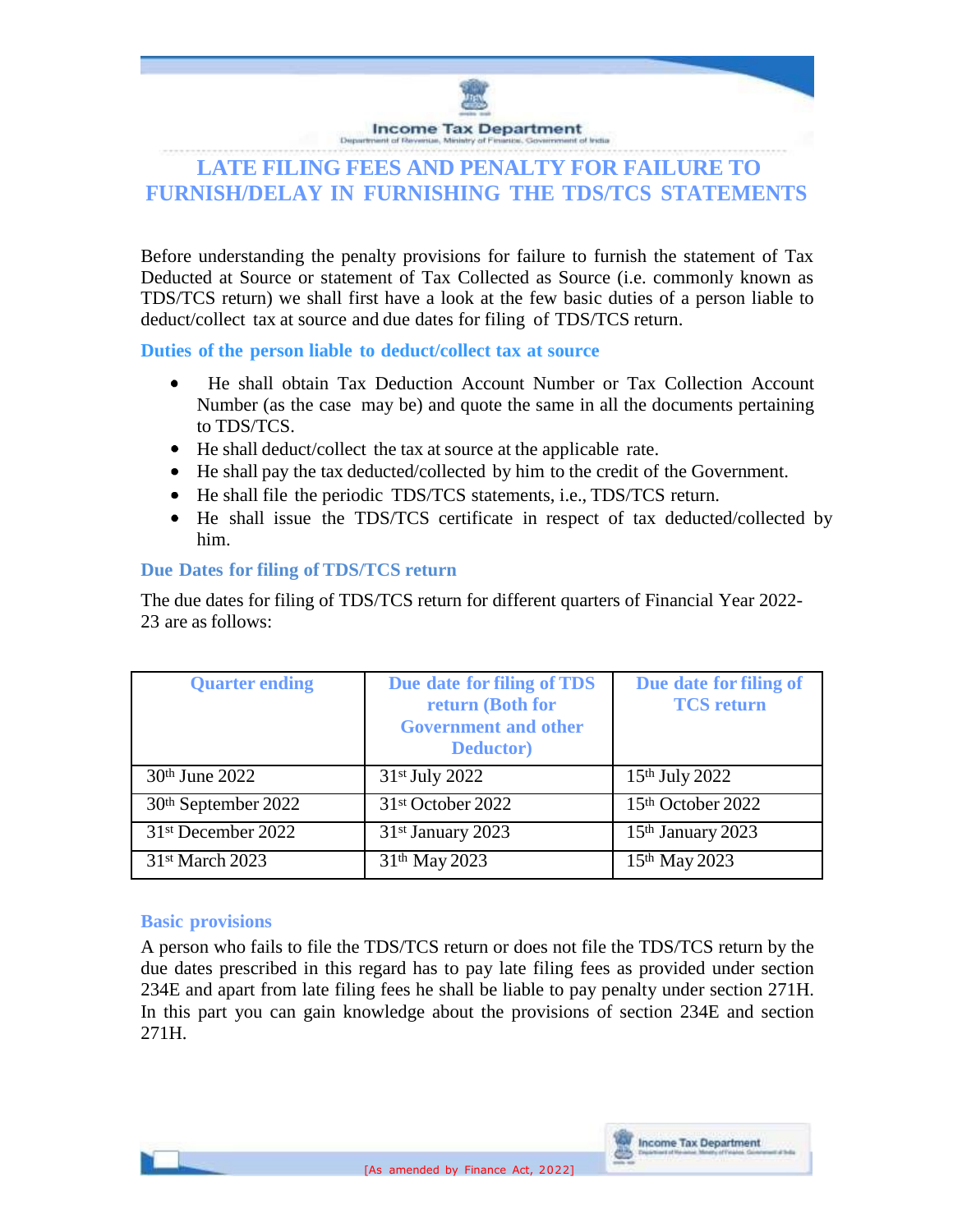

#### **Late filing fees under section 234E**

As per section 234E, where a person fails to file the TDS/TCS return on or before the due date prescribed in this regard, then he shall be liable to pay, by way of fee, a sum of Rs. 200 for every day during which the failure continues. The amount of late fees shall not exceed the amount of TDS.

TDS/TCS return cannot be filed without payment of late filing fees as discussed above. In other words, the late filing fees shall be deposited before filing the TDS return. It should be noted that Rs. 200 per day is not penalty but it is a late filing fee.

#### **Illustration**

The quarterly statement of TDS i.e. TDS return for the first quarter of the year 2022-23 is filed by Mr. Kapoor on 4-4-2023. Tax deducted at source during the quarter amounted to Rs. 8,40,000. What will be the amount of late filing fees to be paid by him for delay in filing the TDS return?

\*\*

The due date for filing of TDS return for the first quarter of the year 2022-23 i.e. April 2022 to June 2022 is 31st July, 2022. The return is filed on 4th April, 2023, thus there is a delay of 247 days as computed below:

| <b>Particulars</b> | <b>Days</b> |
|--------------------|-------------|
| August 2022        | 31          |
| September 2022     | 30          |
| October 2022       | 31          |
| November 2022      | 30          |
| December 2022      | 31          |
| January 2023       | 31          |
| February 2023      | 28          |
| March 2023         | 31          |
| April 2023         | 4           |
| <b>Total</b>       | 247         |

From the above computation it can be observed that there is a delay of 247 days. Late filing fees under section 234E will be charged at Rs. 200 per day, thus for 247 days the late filing fees will come to Rs. 49,400.

#### **Illustration**

The quarterly statement of TDS i.e. TDS return for the second quarter of the year 2022-23 is filed by Essem Ltd. on 4-4-2023. Tax deducted at source during the quarter amounted to Rs. 8,400. What will be the amount of late filing fees to be paid by the company for delay in filing the TDS return?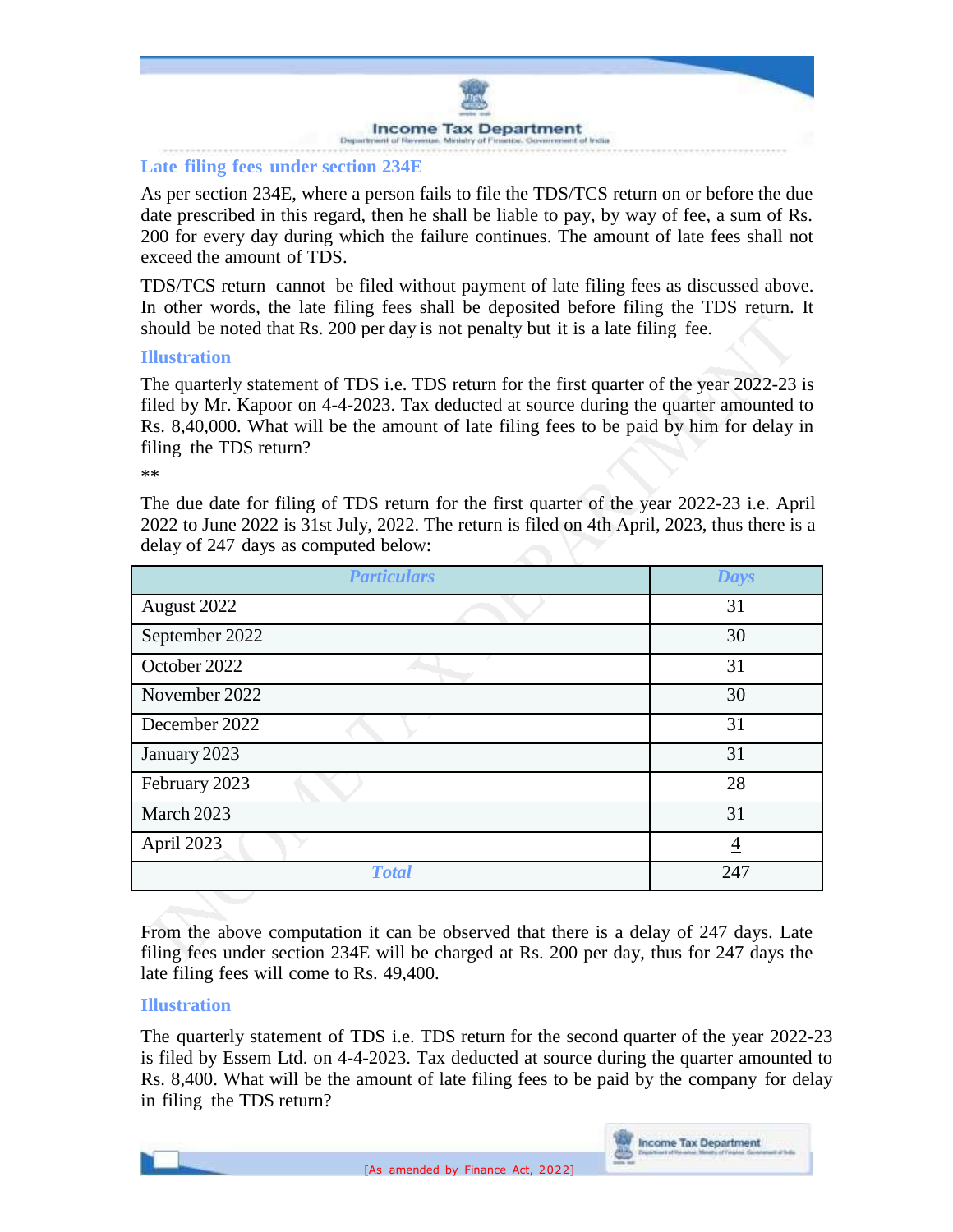

\*\*

The due date of filing the TDS return for the second quarter of the year 2022-23 i.e. July 2022 to September 2022 is 31th October, 2022. The return is filed on 4th April, 2023, thus there is a delay of 155 days as computed below:

| <b>Particulars</b> | <b>Days</b> |
|--------------------|-------------|
| November 2022      | 30          |
| December 2022      | 31          |
| January 2023       | 31          |
| February 2023      | 28          |
| March 2023         | 31          |
| April 2023         |             |
| Total              | 155         |

From the above computation it can be observed that there is a delay of 155 days. Late filing fees under section 234E will be charged at Rs. 200 per day, thus for 155 days the late filing fees will come to Rs. 31,000. However, the late filing fees cannot exceed the amount of tax deducted at source. TDS for the quarter is Rs. 8,400 and hence late filing fees shall be Rs. 8,400.

## **Illustration**

The quarterly statement of tax collected at source i.e. TCS return for the first quarter of the year 2022-23 is filed by Mr. Krunal on 4-8-2022. Tax collected at source during the quarter amounted to Rs. 84,000. What will be the amount of late filing fees to be paid by him for delay in filing the TCS return?

\*\*

In case of Non-Government deductor, the due date of filing the TCS return for the first quarter of the year 2022-23 i.e. April 2022 to June 2023 is 15th July, 2022. The return is filed on 4th August, 2022, thus there is a delay of 20 days as computed below:

| <b>Particulars</b> | <b>Days</b> |
|--------------------|-------------|
| <b>July 2022</b>   |             |
| August 2022        |             |
| Total              | ∠∖          |

From the above computation it can be observed that there is a delay of 20 days. Late filing fees under section 234E will be charged at Rs. 200 per day, thus for 20 days the late filing fees will come to Rs. 4,000.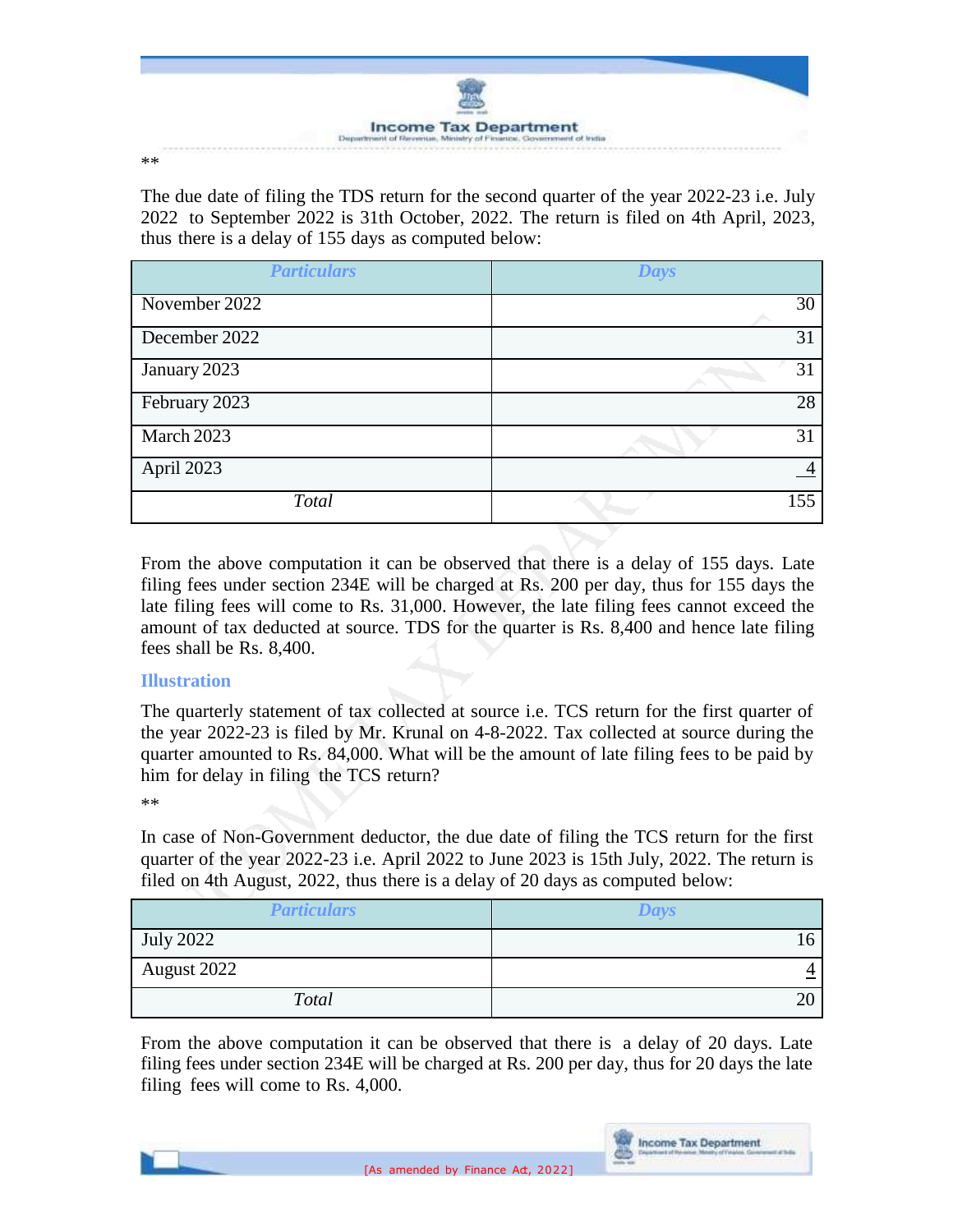

#### **Illustration**

The quarterly statement of tax collected at source i.e. TCS return for the second quarter of the year 2022-23 is filed by Mr. Raja on 4-12-2022. Tax collected at source during the quarter amounted to Rs. 2,520. What will be the amount of late filing fees to be paid by him for delay in filing the TCS return?

\*\*

The due date of filing the TCS return for the second quarter of the year 2022-23 i.e. July 2022 to September 2022 is 15th October, 2022. The return is filed on 4th December, 2022, thus there is a delay of 50 days as computed below:

| <b>Particulars</b> | Days |
|--------------------|------|
| October 2022       |      |
| November 2022      |      |
| December 2022      |      |
| Total              |      |

From the above computation it can be observed that there is a delay of 50 days. Late filing fees under section 234E will be charged at Rs. 200 per day, thus for 50 days the late filing fees will come to Rs. 10,000. However, the late filing fees cannot exceed the amount of tax collected at source. TCS during the quarter amounts to Rs. 2,520 and hence, late filing fees shall be Rs. 2,520.

#### **Illustration**

The quarterly statement of Tax deducted at source i.e. TDS return for the last quarter of the year 2022-23 is not filed by Mr. Raj till 31st May, 2023. Can he file the TDS return of last quarter of the year 2022-23 after 31st May, 2023 without payment of any late filing fees?

\*\*

The due date of filing the TDS return for the last quarter of the year 2022-23 i.e. January 2023 to March 2023 is 31st May, 2023. The return is not filed till 31st May, 2023 and hence late filing fees under section 234E of Rs. 200 per day of default will be levied. TDS return cannot be filed without payment of late filing fees as discussed above. In other words, the late filing fees shall be deposited before filing the TDS return. Hence, in this case, Mr. Raj cannot file the TDS return without payment of late filing fees of Rs. 200 per day.

**Computation of fee under Section 234E at the time of processing of TDS/TCS statement**

Section 200A of the Income-tax Act provides for processing of TDS statements for determining the amount payable or refundable to the deductor. Provisions of Section 200A has been amended by the Finance Act, 2015 so as to enable computation of fee payable under section 234E at the time of processing of TDS statements.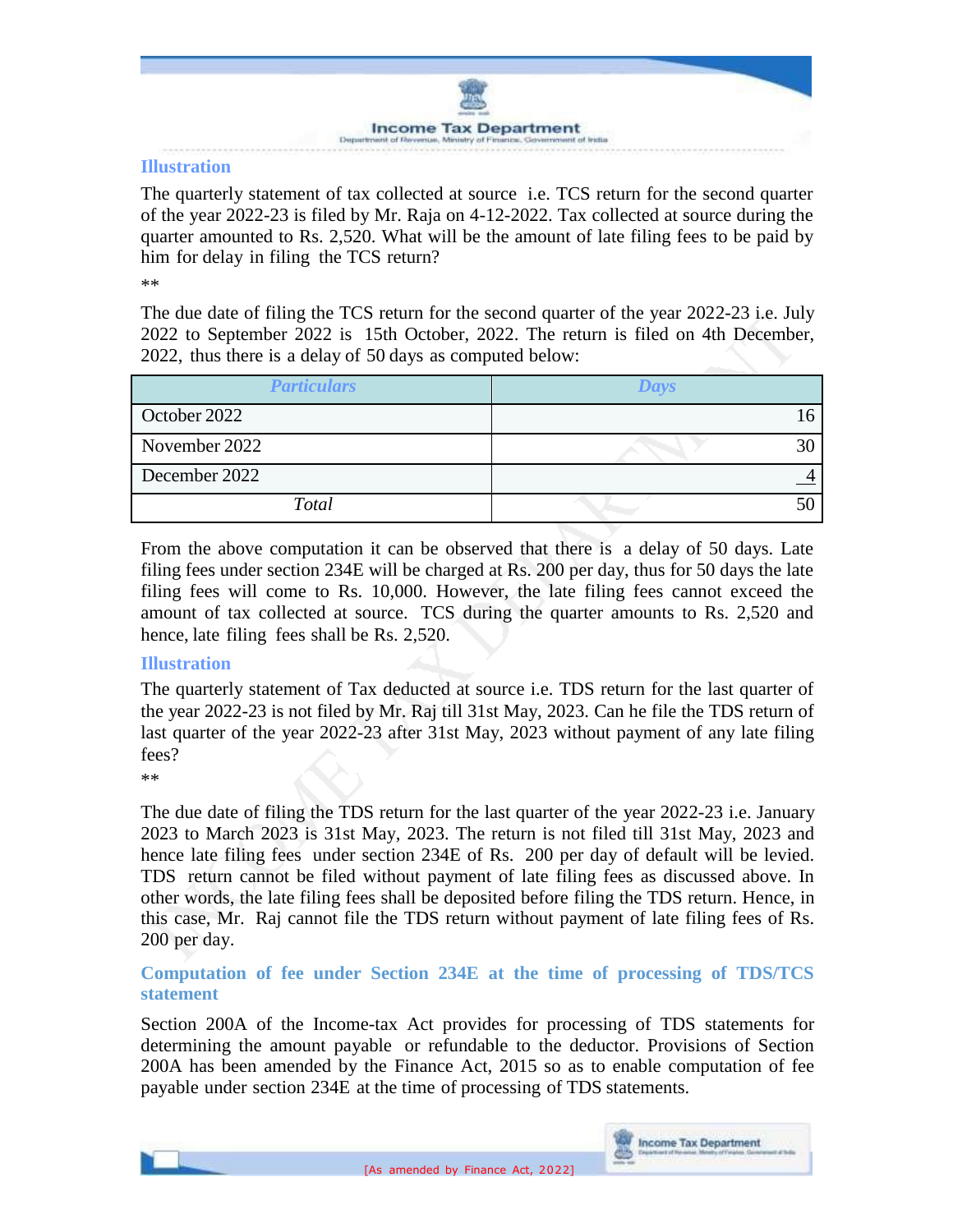

As the mechanism of TCS statement is similar to TDS statement, a new section 206CB has been inserted by Finance Act, 2015 to provide for processing of TCS statements on the lines of existing provisions for processing of TDS statement contained in section 200A of the Income-Tax Act. The new section 206CB also provides for mechanism for computation of fee payable under section 234E at the time of processing of TCS statement.

#### **Penalty under section 271H**

As per section 271H, where a person fails to file the statement of tax deducted/collect at source i.e. TDS/TCS return on or before the due dates prescribed in this regard, then assessing officer may direct such person to pay penalty under section 271H. Minimum penalty can be levied of Rs. 10,000 which can go upto Rs. 1,00,000. Penalty under section 271H will be in addition to late filing fees prescribed under section 234E.

Apart from delay in filing of TDS/TCS return, section 271H also covers cases of filing incorrect TDS/TCS return. Penalty under section 271H can also be levied if the deductor/collector files an incorrect TDS/TCS return. In other words, minimum penalty of Rs. 10,000 and maximum penalty of upto Rs. 1,00,000 can be levied if the deductor/collector files an incorrect TDS/TCS return.

No penalty will be levied under section 271H for the failure to file the TDS/TCS return, if the person proves that after paying tax deducted/collected by him, along with the latefiling fee and interest (if any), to the credit of the Central Government, he had filed the TDS/TCS return before the expiry of a period of one year from the due date of filing the TDS/TCS return. In other words, no penalty under section 271H will be levied in case of delay in filing the TDS/TCS return if following conditions are satisfied:

- The tax deducted/collected at source is paid to the credit of the Government.
- Late filing fees and interest (if any) is paid to the credit of the Government.
- The TDS/TCD return is filed before the expiry of a period of one year from the due date specified in this behalf.

It should be noted that the above relaxation is applicable only in case of penalty levied under section 271H for delay in filing the TDS/TCS return and not in case of filing incorrect TDS/TCS statement.

Apart from above relaxation, in following two cases the taxpayer can get relief from penalty under section 271H:

- Under section 273A(4) the Principal Commissioner of Income-tax or  $\bullet$ Commissioner of Income-tax has power to waive or reduce the penalty levied under the Income-tax Act. Penalty can be waived or reduced by the Commissioner of Income-tax if the conditions specified in section 273A(4) in this regard are satisfied.
- Apart from shelter of section 273A(4), section 273B also provides immunity from penalty in genuine cases. As per section 273B, penalty under section 271H will not be levied if the taxpayer proves that there was a reasonable cause for failure.

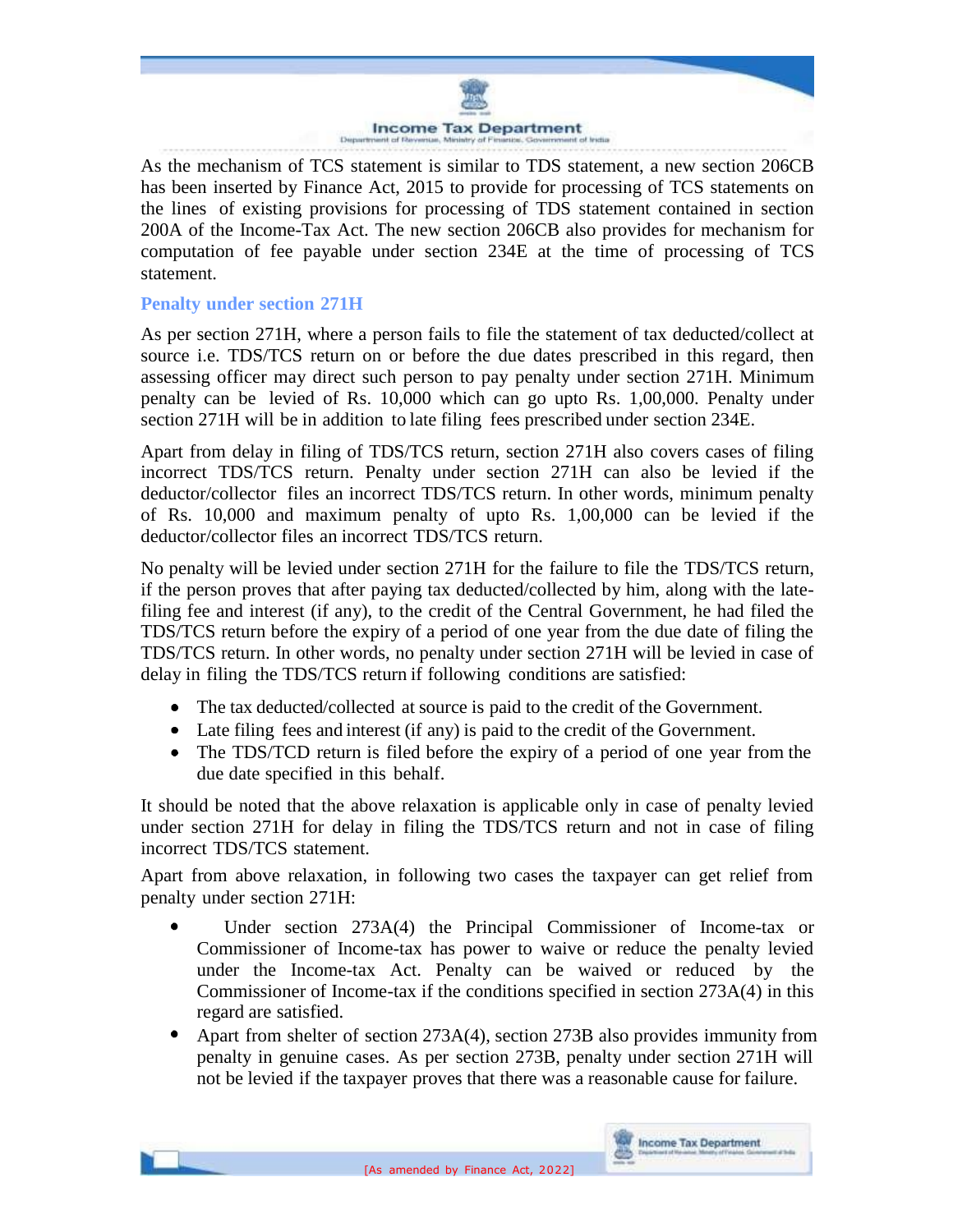

#### **Illustration**

The quarterly statement of tax deducted at source i.e. TDS return for the first quarter of the year 2022-23 is filed by Mr. Krunal on 4-4-2023. Tax deducted at source during the quarter amounted to Rs. 84,000. Before filing the TDS return he has paid the TDS, interest and late filing fees to the credit of the Government. Will he be liable to penalty under section 271H for delay in filing the TDS return?

\*\*

Penalty under section 271H can be levied for delay in filing the TDS return. In this case, the due date of filing the TDS return for the first quarter of the year 2022-23 i.e. April 2022 to June 2022 is 31st July, 2022. The return is filed on 4th April, 2023, thus there is a delay of 247 days (i.e. less than a year). As per section 271H(3) no penalty under section 271H will be levied in case of delay in filing the TDS/TCS return if following conditions are satisfied :

- The tax deducted/collected at source is paid to the credit of the Government.
- Late filing fees and interest (if any) is paid to the credit of the Government.
- The TDS/TCD return is filed before the expiry of a period of one year from the due date specified in this behalf.

In the present case, all the aforesaid conditions are satisfied because the delay in filing the TDS return is of less than 1 year and interest and late filing fees are paid before filing the TDS return, thus penalty under section 271H will not be levied.

The same provision as discussed above will apply in case of delay in filing the statement of tax collected at source i.e. TCS return.

#### **Illustration**

The quarterly statement of tax deducted at source i.e. TDS return for the first quarter of the year 2022-23 is filed by Mr. Rahul on 20-8-2023. Tax deducted at source during the quarter amounted to Rs. 1,84,000. Before filing the TDS return he has paid the TDS, interest and late filing fees to the credit of the Government. Will he be liable to penalty under section 271H for delay in filing the TDS return? \*\*

Penalty under section 271H can be levied for delay in filing the TDS return. The due date of filing the TDS return for the first quarter of the year 2022-23 i.e. April 2022 to June 2022 is 31st July, 2022. The return is filed on 20th Aug., 2023, thus there is a delay of 385 days (i.e. more than a year). As per section 271H(3) no penalty under section 271H will be levied in case of delay in filing the TDS/TCS return if following conditions are satisfied :

- The tax deducted/collected at source is paid to the credit of the Government.
- Late filing fees and interest (if any) is paid to the credit of the Government.
- The TDS/TCD return is filed before the expiry of a period of one year from the due date specified in this behalf.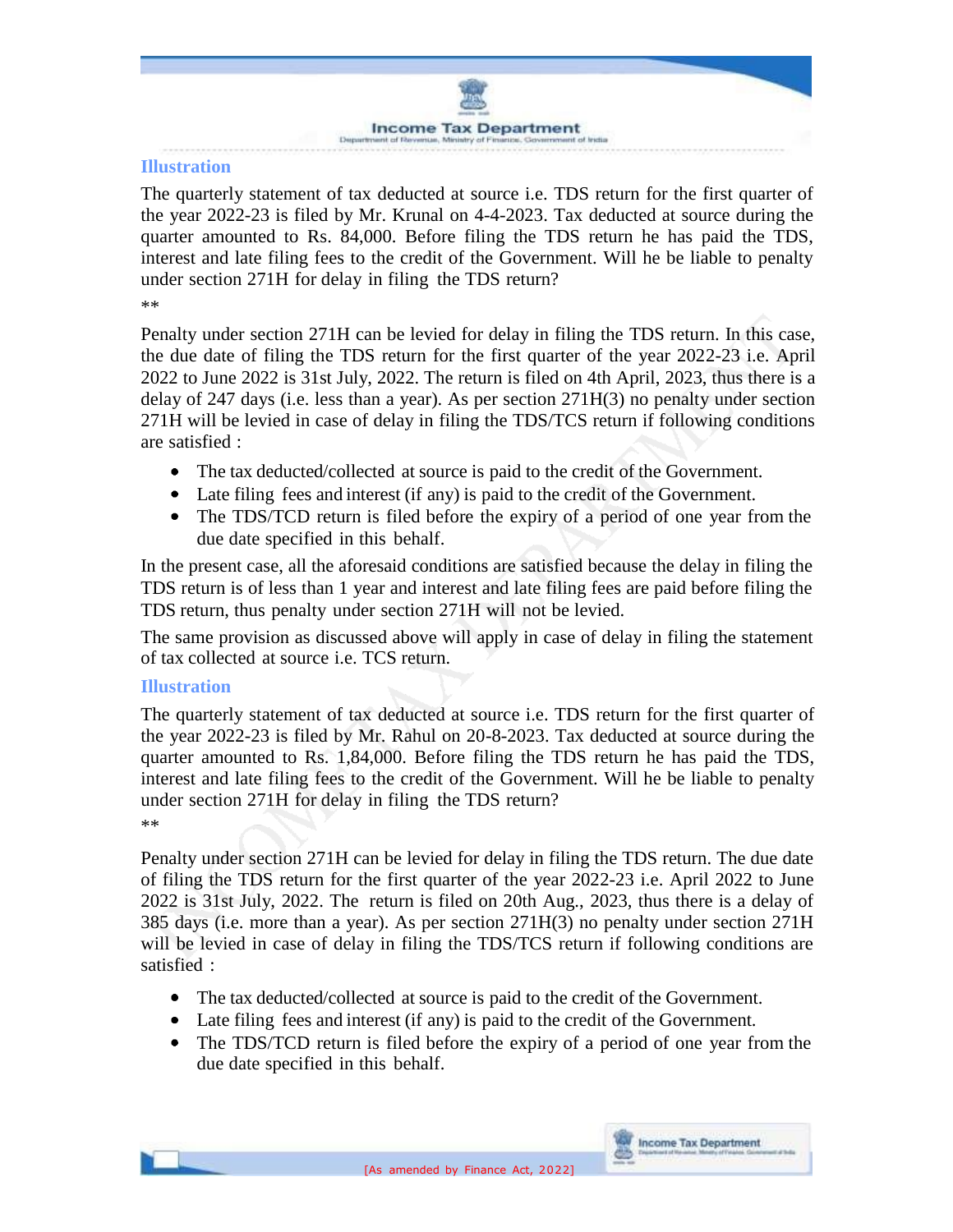

In the above case, the delay is of more than 1 year and hence the above immunity will not be available. Thus, the Assessing Officer can levy penalty under section 271H. Minimum penalty of Rs. 10,000 and maximum penalty of Rs. 1,00,000 can be levied by the Assessing Officer. However, Mr. Rahul has following two remedies to get relief from penalty:

- $\bullet$  He can apply to Principal Commissioner of Income-tax or Commissioner of Income-tax under section 273A(4) to seek relief from penalty.
- He can seek relief under section 273B by proving that there was a reasonable cause for failure.

The same provision as discussed above will apply in case of delay in filing the statement of tax collected at source i.e. TCS return.

## **Illustration**

The quarterly statement of tax deducted at source i.e. TDS return for the first quarter of the year 2022-23 is filed by Mr. Sharma on 10-7-2022. The particulars of the tax deducted at source as mentioned in TDS return are incorrect. Will he be liable to pay penalty under section 271H for delay in filing the TDS return and for furnishing the inaccurate particulars in the return?

\*\*

Penalty under section 271H can be levied for following defaults:

(1) Delay in filing the TDS/TCS quarterly statement i.e. TDS/TCS quarterly return.

(2) Furnishing incorrect TDS/TCS quarterly statement i.e. TDS/TCS quarterly return.

In the present case Mr. Sharma has filed an incorrect TDS return and hence he shall be held liable to pay penalty under section 271H. Minimum penalty of Rs. 10,000 and maximum penalty of up to Rs. 1,00,000 can be levied. Mr. Sharma will have no remedy under Section 271H(3) to claim relief from penalty for furnishing of inaccurate particulars in the return. However, the taxpayer can seek relief in the following way:

- He can apply to Principal Commissioner of Income-tax or Commissioner of Income-tax under section 273A(4) to grant relief from penalty.
- He can seek relief under section 273B by proving that there was a reasonable cause for failure.

The same provision as discussed above will apply in case of delay in filing the statement of tax collected at source i.e. TCS return.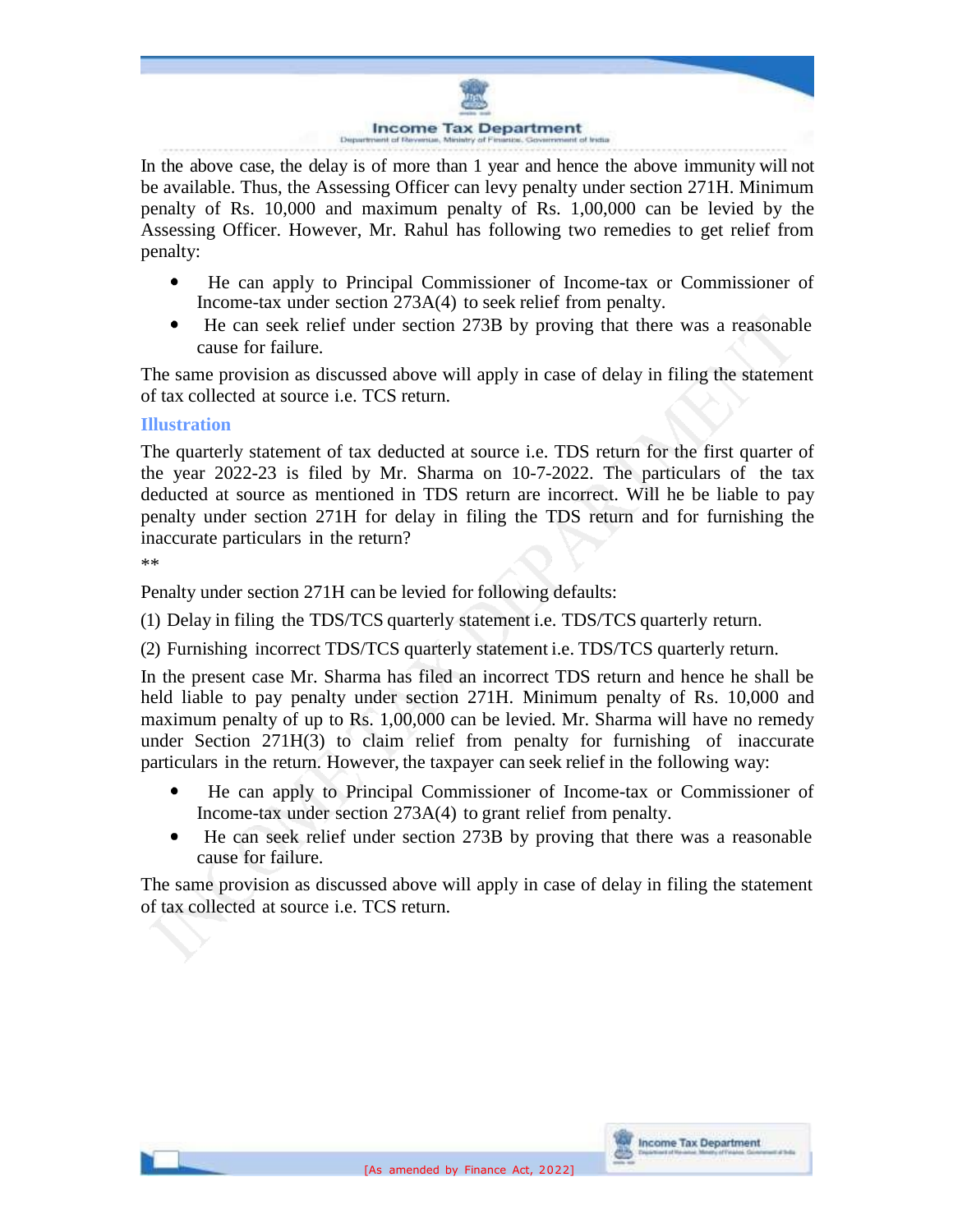

## **MCQ ON LATE FILING FEES AND PENALTY FOR FAILURE TO FURNISH/DELAY IN FURNISHING THE TDS/TCS STATEMENTS**

**Q1.**As per section \_\_\_\_\_\_\_\_\_, a person who fails to file the TDS/TCS return on or before the due date prescribed in this regard is liable to pay a specific amount as late filing fees.

| (a) $234E$ | (b) $271C$ |
|------------|------------|
|------------|------------|

 $\chi$  (c) 271H (d) 234A

**Correct answer : (a)**

**Justification of correct answer :**

As per section 234E, a person who fails to file the TDS/TCS return on or before the due date prescribed in this regard is liable to pay a specific amount as late filing fees.

Thus, option (a) is the correct option.

**Q2.**As per section 234E, late filing fees will be levied at Rs. 200 for every day during which the failure continues. However, the amount of late filing fees shall not exceed the amount of TDS/TCS.

(a) True (b) False

**Correct answer : (a)**

**Justification of correct answer :**

As per section 234E, where a person fails to file the TDS/TCS return on or before the due date prescribed in this regard, then he shall be liable to pay, by way of fee, a sum of Rs. 200 for every day during which the failure continues. The amount of late fees shall not exceed the amount of TDS/TCS.

Thus, the statement given in the question is true and hence, option (a) is the correct option.

**Q3.TDS/TCS** return can be filed without payment of late filing fees.

(a) True (b) False

**Correct answer : (b)**

**Justification of correct answer :**

TDS/TCS return cannot be filed without payment of late filing fees. In other words, the late filing fees shall be deposited before filing the TDS/TCS return.

Thus, the statement given in the question is false and hence, option (b) is the correct option.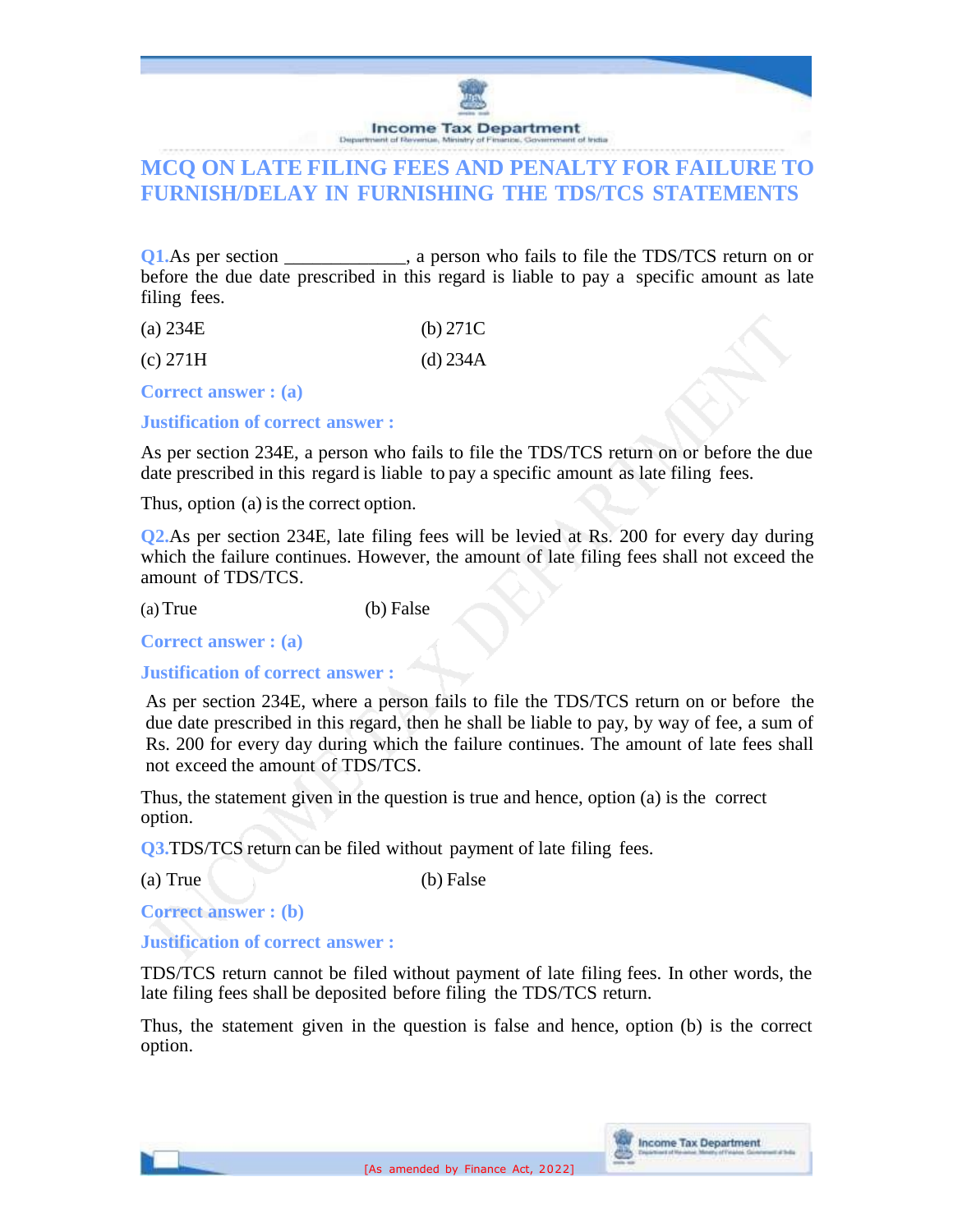#### **Income Tax Department**

**Q4.**If a person fails to file the statement of tax deducted/collect at source *i.e.* TDS/TCS return on or before the due dates prescribed in this regard, then he can be held liable to pay penalty under section \_\_\_\_\_\_\_ \_.

| (a) $234A$ | (b) $271C$ |
|------------|------------|
| (c) 271H   | (d) 234E   |

**Correct answer : (c)**

**Justification of correct answer :**

As per section 271H, where a person fails to file the statement of tax deducted/collect at source *i.e.* TDS/TCS return on or before the due dates prescribed in this regard, then he can be held liable to pay penalty under section 271H.

Thus, option (c) is the correct option.

**Q5.**As per section 271H, minimum penalty can be levied of which can go upto  $\_\_\_\_\_\_\_\_\$ .

(a) Rs. 5,000, Rs. 10,000 (b)Rs. 10,000, Rs. 20,000

(c) Rs.  $10,000$ , Rs.  $50,000$  (d) Rs.  $10,000$ , Rs.  $1,00,000$ 

**Correct answer : (d)**

**Justification of correct answer :**

As per section 271H, minimum penalty can be levied of Rs. 10,000 which can go upto Rs. 1,00,000.

Thus, option (d) is the correct option.

**Q6.**If a person pays late filing fees as per section 234E, then he cannot be held liable to pay penalty under section 271H.

(a) True (b) False

**Correct answer : (b)**

**Justification of correct answer :**

Penalty under section 271H will be in addition to late filing fees prescribed under section 234E. In other words, where a person fails to file the statement of tax deducted/collect at source *i.e.* TDS/TCS return on or before the due dates prescribed in this regard, then he can be held liable to pay late fees as per section 234E as well as to pay penalty under section 271H.

Thus, the statement given in the question is false and hence, option (b) is the correct option.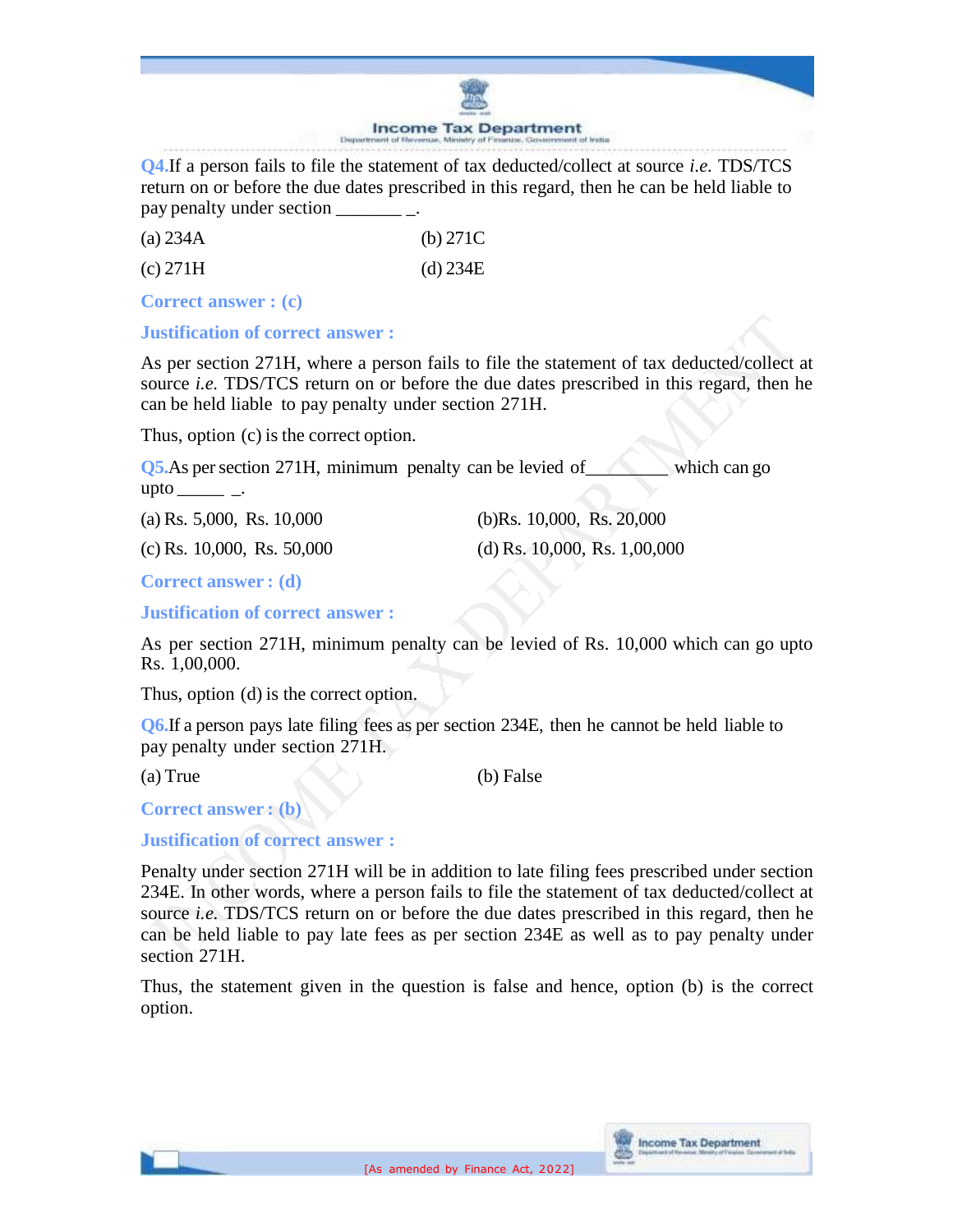

**Q7.**Apart from delay in filing of TDS/TCS return, section 271H also covers cases of

- (a) Failure to deduct tax at source
- (b) Failure to collect tax at source
- (c) Filing incorrect TDS/TCS return
- (d) Failure to comply with the provisions of section 269T

**Correct answer : (c)**

\_\_\_\_\_\_\_\_\_\_\_\_\_\_.

**Justification of correct answer :**

Apart from delay in filing of TDS/TCS return, section 271H also covers cases of filing incorrect TDS/TCS return. In other words, minimum penalty of Rs. 10,000 and maximum penalty of upto Rs. 1,00,000 can be levied if the deductor/collector does not file a TDS/TCS return or files an incorrect TDS/TCS return.

Thus, option (c) is the correct option.

**Q8.**No penalty will be levied under section 271H for the failure to file the TDS/TCS return, if the person proves that after paying tax deducted/collected by him, along with the fee and interest (if any), to the credit of the Central Government, he had filed the TDS/TCS return before the expiry of a period of from the due date of filing the TDS/TCS return.

| $(a) 6$ months | $(b)$ 1 year  |
|----------------|---------------|
| $(c)$ 2 years  | $(d)$ 5 years |

**Correct answer : (b)**

#### **Justification of correct answer :**

No penalty will be levied under section 271H for the failure to file the TDS/TCS return, if the person proves that after paying tax deducted/collected by him, along with the fee and interest (if any), to the credit of the Central Government, he had filed the TDS/TCS return before the expiry of a period of one year from the due date of filing the TDS/TCS return.

Thus, option (b) is the correct option.

**Q9.**Under section the Principal Commissioner of Income-tax or Commissioner of Income-tax has power to waive or reduce the penalty levied under the Income-tax Act.

| (a) $273A(4)$ | (b) $273B$ |
|---------------|------------|
|               |            |

| (c) 271C | (d) 271H |
|----------|----------|
|----------|----------|

**Correct answer : (a)**

**Justification of correct answer :**